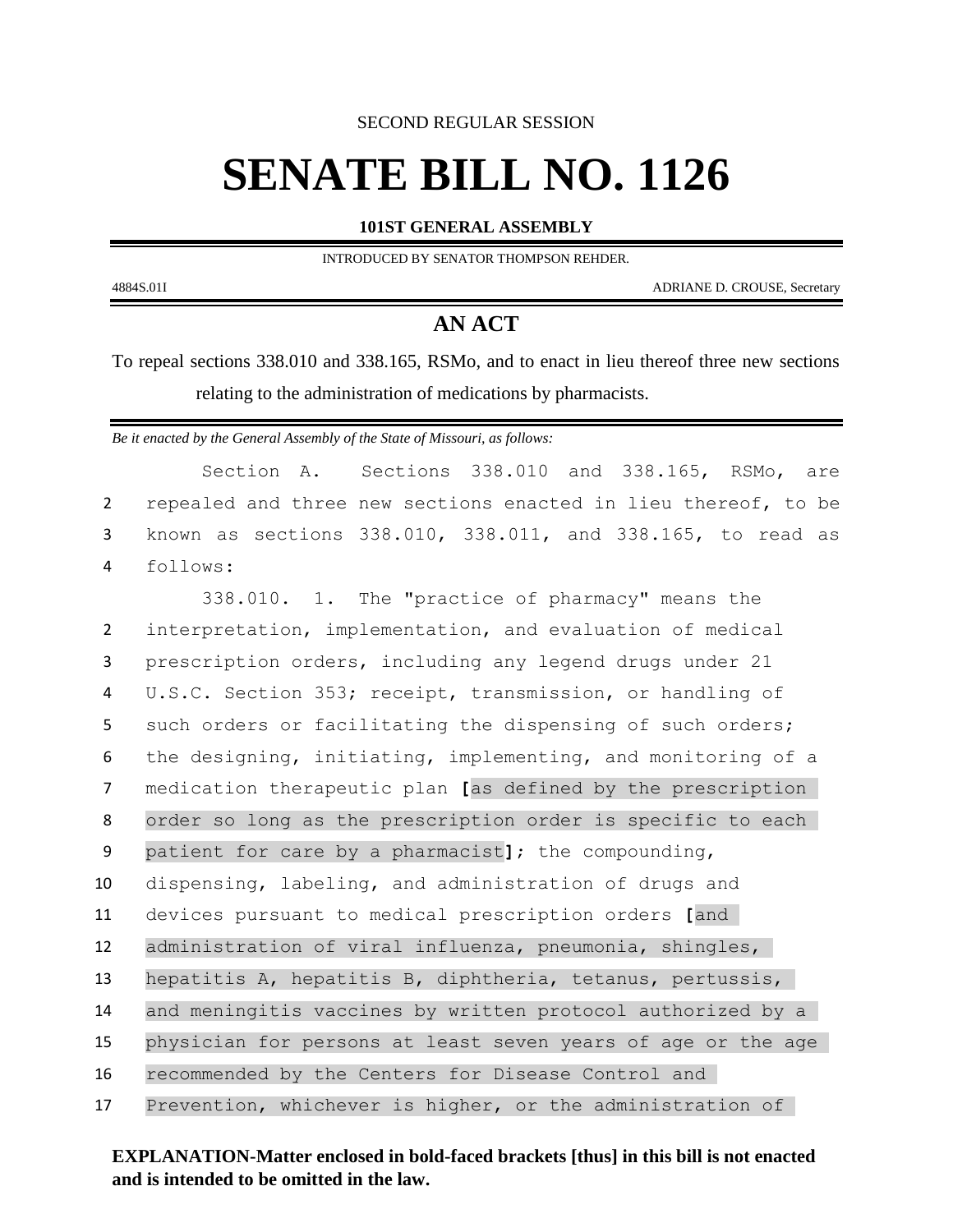**SB 1126** 2

 pneumonia, shingles, hepatitis A, hepatitis B, diphtheria, tetanus, pertussis, meningitis, and viral influenza vaccines by written protocol authorized by a physician for a specific patient as authorized by rule**]**; **the ordering and administration of vaccines approved or authorized by the United States Food and Drug Administration to persons at least seven years of age or the age recommended by the Centers for Disease Control and Prevention, whichever is older, pursuant to joint promulgation of rules established by the board of pharmacy and the state board of registration for the healing arts, unless rules are established under a state of emergency as described in section 44.100;** the participation in drug selection according to state law and participation in drug utilization reviews; the proper and safe storage of drugs and devices and the maintenance of proper records thereof; consultation with patients and other health care practitioners, and veterinarians and their clients about legend drugs, about the safe and effective use of drugs and devices; the prescribing and dispensing of any nicotine replacement therapy product under section 338.665; the dispensing of HIV postexposure prophylaxis pursuant to section 338.730; and the offering or performing of those acts, services, operations, or transactions necessary in the conduct, operation, management and control of a pharmacy. No person shall engage in the practice of pharmacy unless he or she is licensed under the provisions of this chapter. This chapter shall not be construed to prohibit the use of auxiliary personnel under the direct supervision of a pharmacist from assisting the pharmacist in any of his or her duties. This assistance in no way is intended to relieve the pharmacist from his or her responsibilities for compliance with this chapter and he or she will be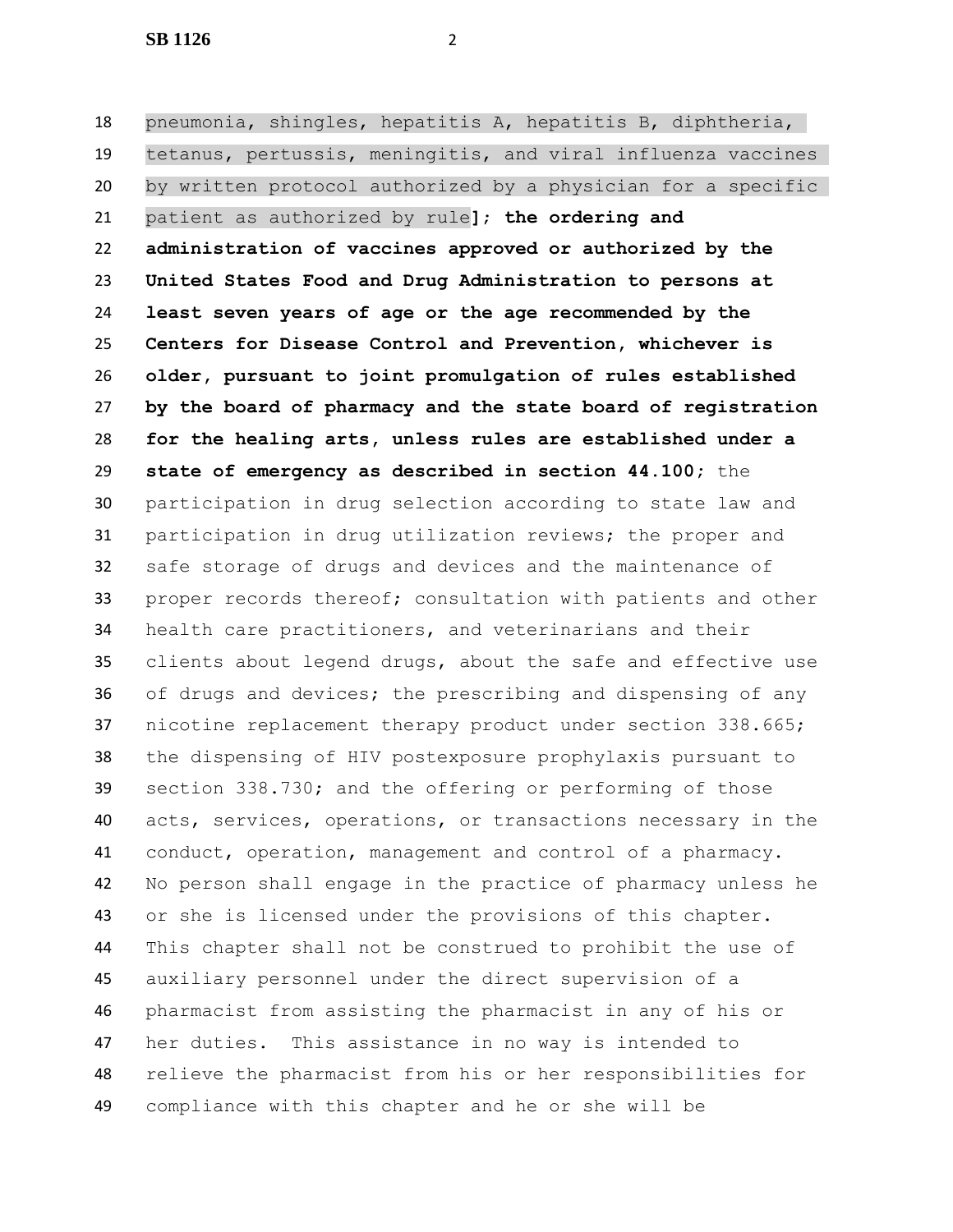responsible for the actions of the auxiliary personnel acting in his or her assistance. This chapter shall also not be construed to prohibit or interfere with any legally registered practitioner of medicine, dentistry, or podiatry, or veterinary medicine only for use in animals, or the practice of optometry in accordance with and as provided in sections 195.070 and 336.220 in the compounding, administering, prescribing, or dispensing of his or her own prescriptions.

 2. **[**Any pharmacist who accepts a prescription order for a medication therapeutic plan shall have a written protocol from the physician who refers the patient for medication therapy services.**] A pharmacist with a certificate of medication therapeutic plan authority may provide medication therapy services pursuant to a statewide standing order issued by the department of health and senior services or pursuant to a written protocol with a physician licensed under chapter 334.** The written protocol **[**and the prescription order for a medication therapeutic plan**] authorized by this section** shall **only** come from the physician **[**only**] or similar body authorized by this section**, and shall not come from a nurse engaged in a collaborative practice arrangement under section 334.104, or from a physician assistant engaged in a collaborative practice arrangement under section 334.735.

 3. Nothing in this section shall be construed as to prevent any person, firm or corporation from owning a pharmacy regulated by sections 338.210 to 338.315, provided that a licensed pharmacist is in charge of such pharmacy.

 4. Nothing in this section shall be construed to apply to or interfere with the sale of nonprescription drugs and the ordinary household remedies and such drugs or medicines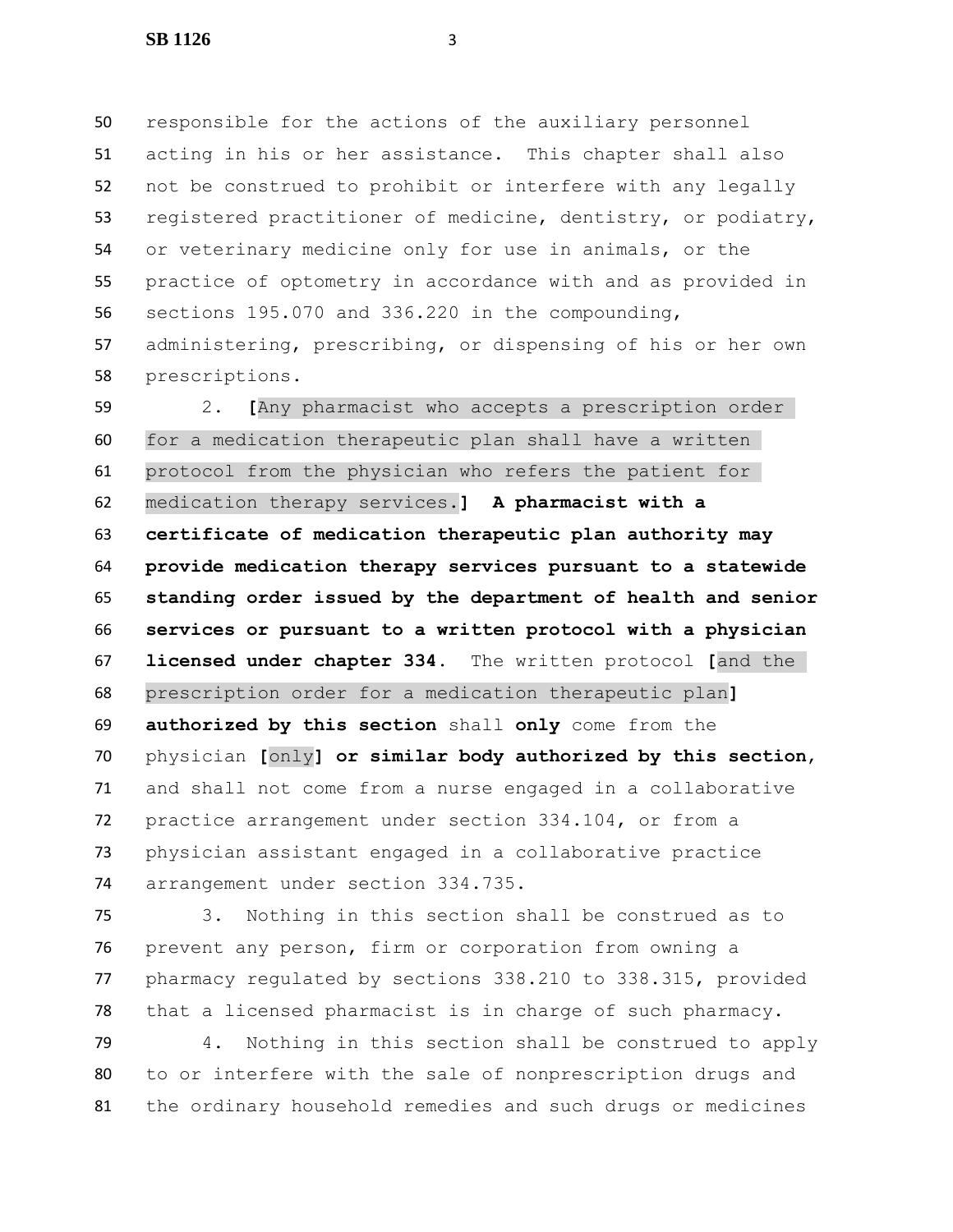as are normally sold by those engaged in the sale of general merchandise.

 5. No health carrier as defined in chapter 376 shall require any physician with which they contract to enter into a written protocol with a pharmacist for medication therapeutic services.

 6. This section shall not be construed to allow a pharmacist to diagnose or independently prescribe pharmaceuticals.

 7. The state board of registration for the healing arts, under section 334.125, and the state board of pharmacy, under section 338.140, shall jointly promulgate rules regulating the use of protocols **[**for prescription orders**]** for medication therapy services **[**and administration of viral influenza vaccines**]**. Such rules shall require protocols to include provisions allowing for timely communication between the pharmacist and the **[**referring**] protocol** physician **or similar body authorized by this section**, and any other patient protection provisions deemed 101 appropriate by both boards. In order to take effect, such rules shall be approved by a majority vote of a quorum of each board. Neither board shall separately promulgate rules regulating the use of protocols for **[**prescription orders for**]** medication therapy services**[** and administration of viral influenza vaccines**]**. Any rule or portion of a rule, as that term is defined in section 536.010, that is created under the authority delegated in this section shall become effective only if it complies with and is subject to all of the provisions of chapter 536 and, if applicable, section 536.028. This section and chapter 536 are nonseverable and if any of the powers vested with the general assembly pursuant to chapter 536 to review, to delay the effective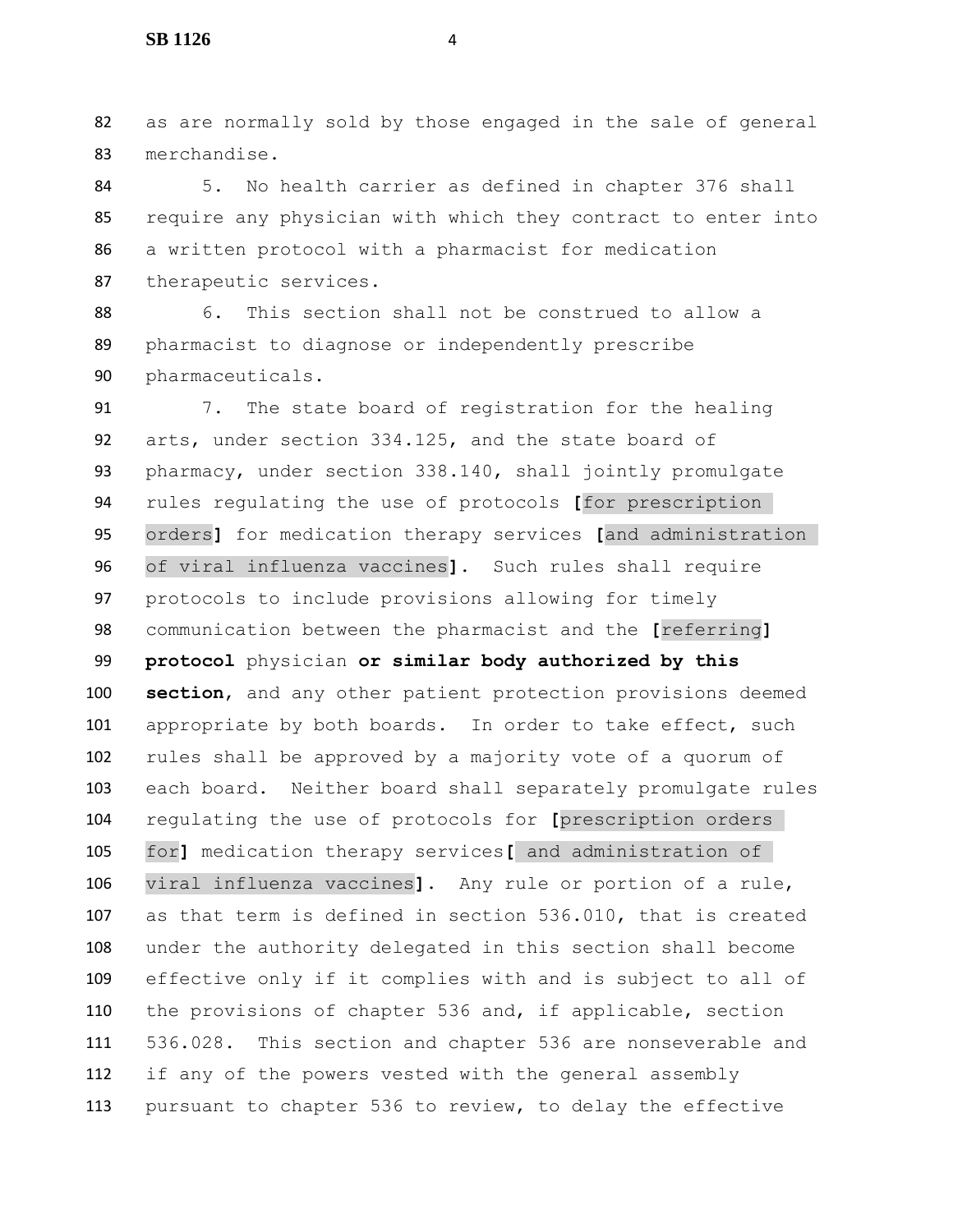date, or to disapprove and annul a rule are subsequently held unconstitutional, then the grant of rulemaking authority and any rule proposed or adopted after August 28, 2007, shall be invalid and void.

118 8. The state board of pharmacy may grant a certificate of medication therapeutic plan authority to a licensed pharmacist who submits proof of successful completion of a board-approved course of academic clinical study beyond a bachelor of science in pharmacy, including but not limited to clinical assessment skills, from a nationally accredited college or university, or a certification of equivalence issued by a nationally recognized professional organization and approved by the board of pharmacy.

 9. **[**Any pharmacist who has received a certificate of medication therapeutic plan authority may engage in the designing, initiating, implementing, and monitoring of a medication therapeutic plan as defined by a prescription order from a physician that is specific to each patient for care by a pharmacist.

 10.**]** Nothing in this section shall be construed to allow a pharmacist to make a therapeutic substitution of a pharmaceutical prescribed by a physician unless authorized by the written protocol or the physician's prescription order.

 **[**11.**] 10.** "Veterinarian", "doctor of veterinary medicine", "practitioner of veterinary medicine", "DVM", "VMD", "BVSe", "BVMS", "BSe (Vet Science)", "VMB", "MRCVS", or an equivalent title means a person who has received a doctor's degree in veterinary medicine from an accredited school of veterinary medicine or holds an Educational Commission for Foreign Veterinary Graduates (EDFVG)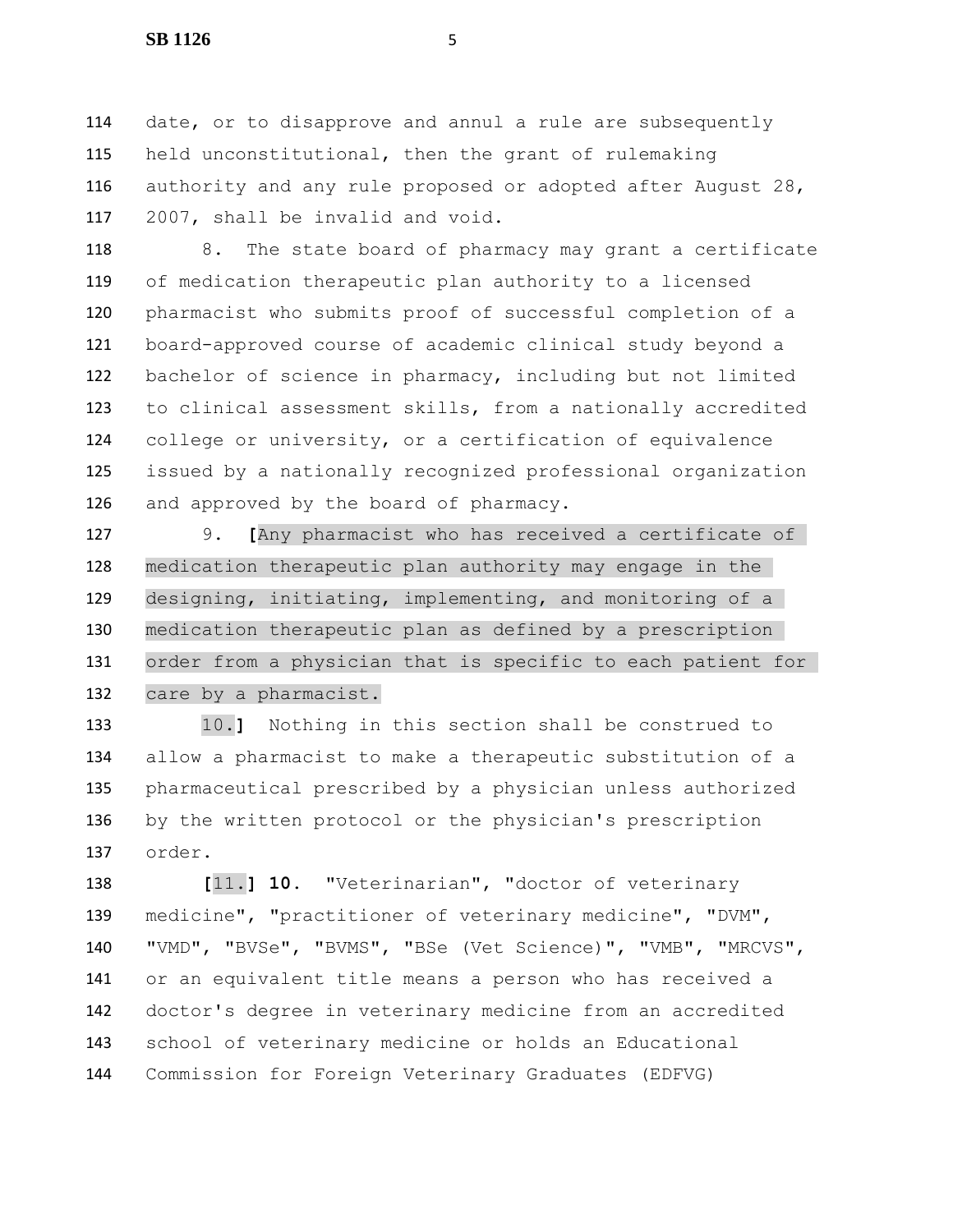certificate issued by the American Veterinary Medical Association (AVMA).

 **[**12. In addition to other requirements established by the joint promulgation of rules by the board of pharmacy and the state board of registration for the healing arts:

 (1) A pharmacist shall administer vaccines by protocol in accordance with treatment guidelines established by the Centers for Disease Control and Prevention (CDC);

 (2) A pharmacist who is administering a vaccine shall request a patient to remain in the pharmacy a safe amount of time after administering the vaccine to observe any adverse reactions. Such pharmacist shall have adopted emergency treatment protocols;

 (3)**] 11.** In addition to other requirements by the board, a pharmacist shall receive additional training as required by the board and evidenced by receiving a certificate from the board upon completion, and shall display the certification in his or her pharmacy where vaccines are delivered.

 **[**13.**] 12.** A pharmacist shall inform the patient that the administration of **[**the**] a** vaccine will be entered into the ShowMeVax system, as administered by the department of health and senior services. The patient shall attest to the inclusion of such information in the system by signing a form provided by the pharmacist. If the patient indicates that he or she does not want such information entered into the ShowMeVax system, the pharmacist shall provide a written report within fourteen days of administration of a vaccine to the patient's health care provider, if provided by the patient, containing:

175 (1) The identity of the patient;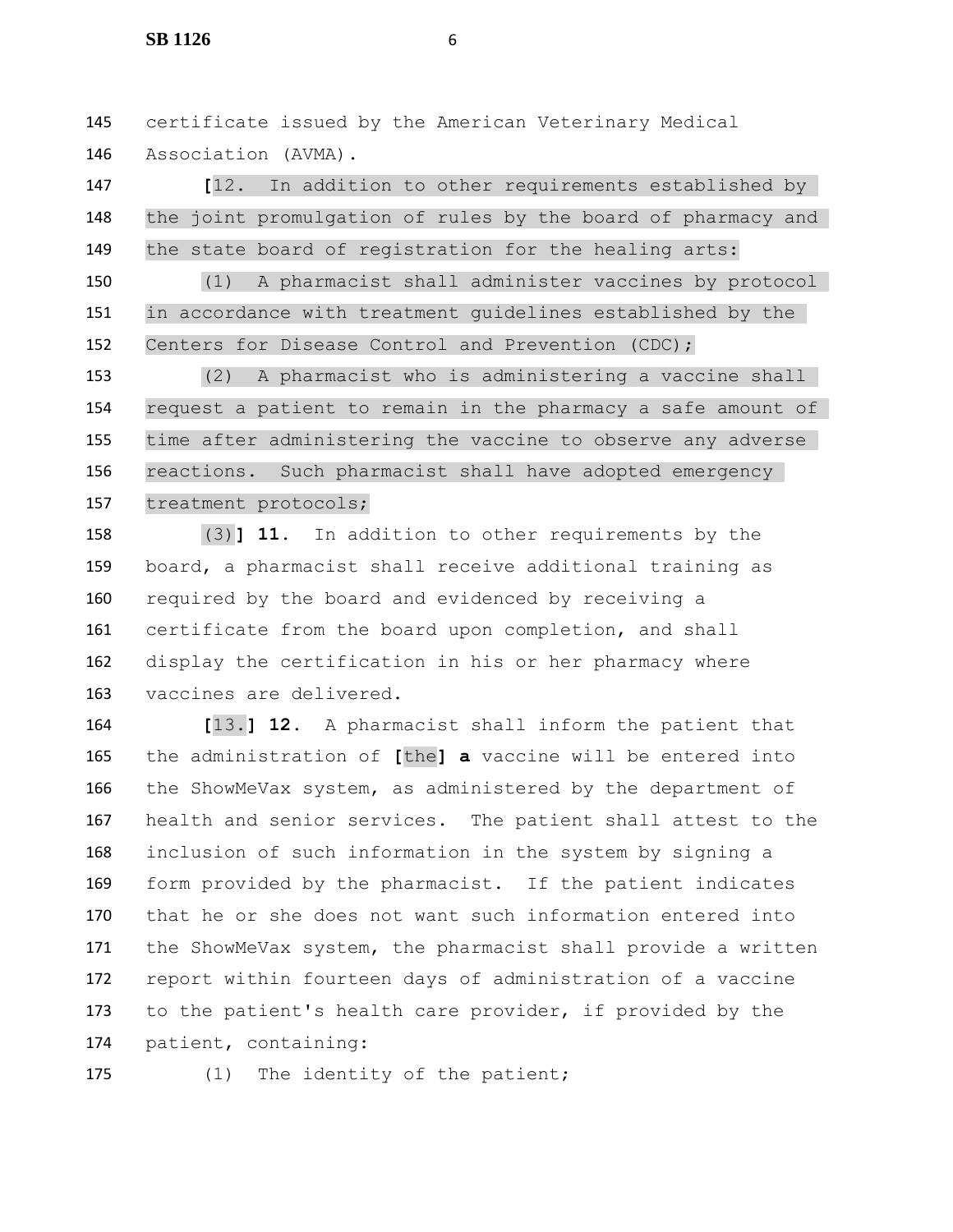**SB 1126** 7

 (2) The identity of the vaccine or vaccines administered;

178 (3) The route of administration;

 (4) The anatomic site of the administration; 180 (5) The dose administered; and

181 (6) The date of administration.

 **338.011. 1. A pharmacist licensed under this chapter may:**

 **(1) Order and administer medication approved or authorized by the U.S. Food and Drug Administration to address a public health need, as lawfully authorized by the state or federal government, or a department or agency thereof, during a state or federally declared public health emergency; and**

 **(2) Administer medication pursuant to a statewide standing order issued by the director of the department of health and senior services if a licensed physician, or a licensed physician approved and designated by the department of health and senior services, to address a public health need.**

 **2. The board of pharmacy may promulgate rules to implement the provisions of this section. Any rule or portion of a rule, as that term is defined in section 536.010, that is created under the authority delegated in this section shall become effective only if it complies with and is subject to all of the provisions of chapter 536 and, if applicable, section 536.028. This section and chapter 536 are nonseverable and if any of the powers vested with the general assembly pursuant to chapter 536 to review, to delay the effective date, or to disapprove and annul a rule are subsequently held unconstitutional, then the grant of**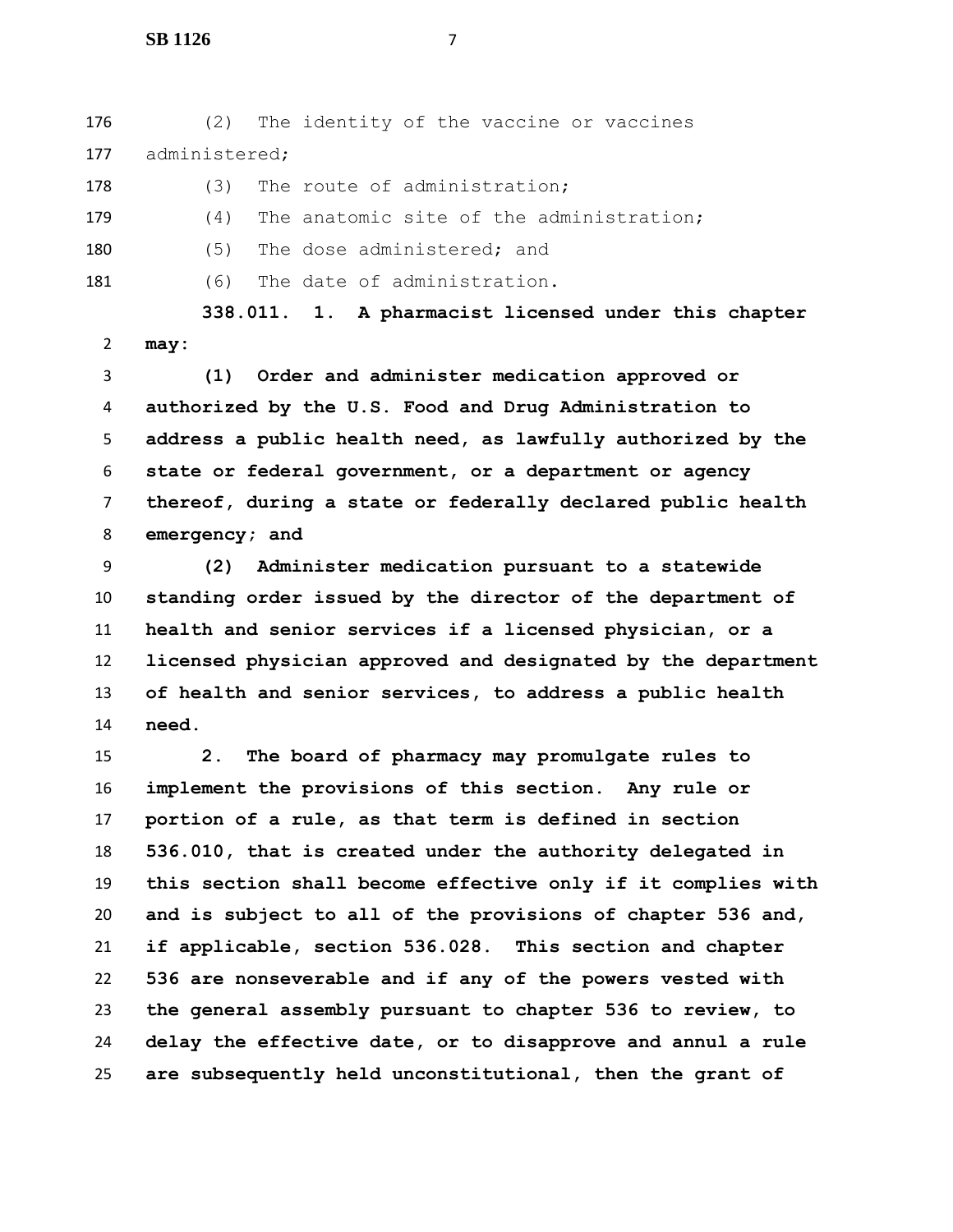**rulemaking authority and any rule proposed or adopted after August 28, 2022, shall be invalid and void.** 338.165. 1. As used in this section, the following terms mean: (1) "Board", the Missouri board of pharmacy; (2) "Hospital", a hospital as defined in section 197.020; (3) "Hospital clinic or facility", a clinic or facility under the common control, management, or ownership 8 of the same hospital or hospital system; (4) "Medical staff committee", the committee or other body of a hospital or hospital system responsible for formulating policies regarding pharmacy services and medication management; (5) "Medication order", an order for a legend drug or device that is: (a) Authorized or issued by an authorized prescriber acting within the scope of his or her professional practice or pursuant to a protocol or standing order approved by the medical staff committee; and (b) To be distributed or administered to the patient by a health care practitioner or lawfully authorized designee at a hospital or a hospital clinic or facility; (6) "Patient", an individual receiving medical diagnosis, treatment or care at a hospital or a hospital

clinic or facility.

 2. The department of health and senior services shall have sole authority and responsibility for the inspection and licensure of hospitals as provided by chapter 197 including, but not limited to all parts, services, functions, support functions and activities which contribute directly or indirectly to patient care of any kind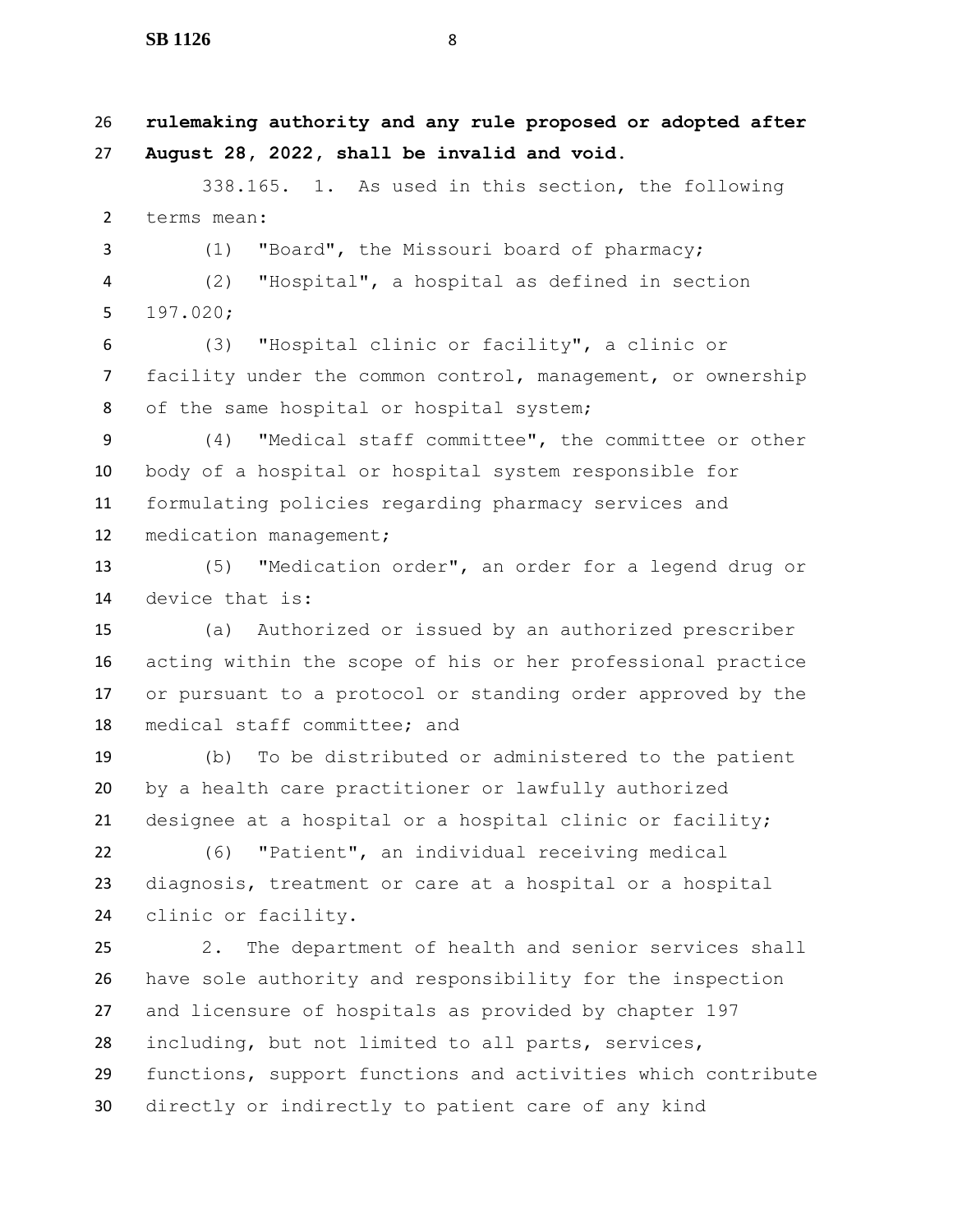whatsoever. However, the board may inspect a class B pharmacy or any portion thereof that is not under the inspection authority vested in the department of health and senior services by chapter 197 to determine compliance with this chapter or the rules of the board. This section shall not be construed to bar the board from conducting an investigation pursuant to a public or governmental complaint to determine compliance by an individual licensee or registrant of the board with any applicable provisions of this chapter or the rules of the board.

 3. The department of health and senior services shall have authority to promulgate rules in conjunction with the board governing medication distribution and the provision of medication therapy services by a pharmacist at or within a hospital. Rules may include, but are not limited to, medication management, preparation, compounding, administration, storage, distribution, packaging and labeling. Until such rules are jointly promulgated, hospitals shall comply with all applicable state law and department of health and senior services rules governing pharmacy services and medication management in hospitals. The rulemaking authority granted herein to the department of health and senior services shall not include the dispensing of medication by prescription.

 4. All pharmacists providing medication therapy services shall obtain a certificate of medication therapeutic plan authority as provided by rule of the board. Medication therapy services may be provided by a pharmacist for patients of a hospital pursuant to **a statewide standing order issued by the department of health and senior services, or pursuant to** a protocol with a physician as required by section 338.010 or pursuant to a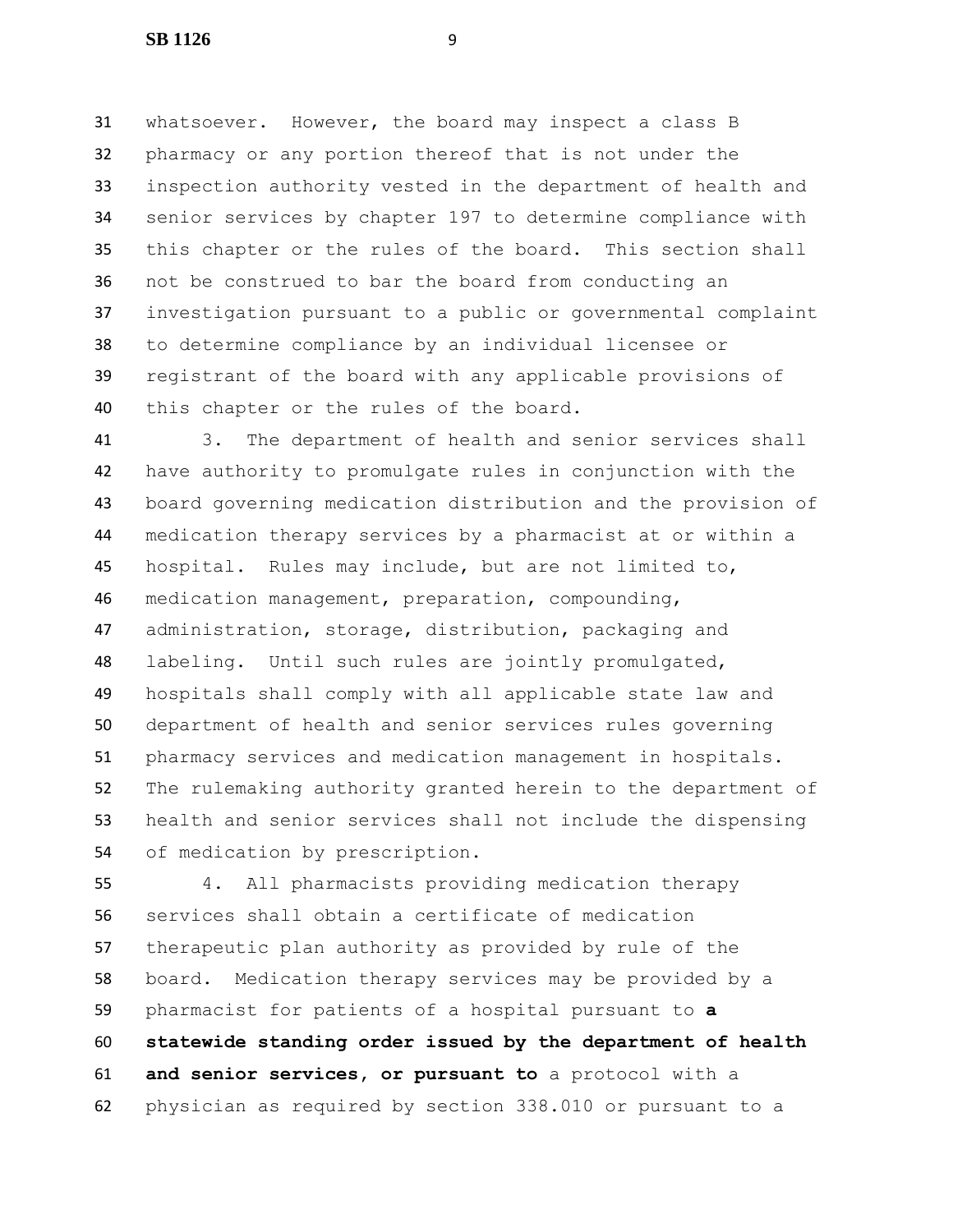protocol approved by the medical staff committee. However, the medical staff protocol shall include a process whereby an exemption to the protocol for a patient may be granted for clinical efficacy should the patient's physician make such request. The medical staff protocol shall also include an appeals process to request a change in a specific protocol based on medical evidence presented by a physician on staff.

 5. Medication may be dispensed by a class B hospital pharmacy pursuant to a prescription or a medication order.

 6. A drug distributor license shall not be required to transfer medication from a class B hospital pharmacy to a hospital clinic or facility for patient care or treatment.

 7. Medication dispensed by a class A pharmacy located in a hospital to a hospital patient for use or administration outside of the hospital under a medical staff- approved protocol for medication therapy shall be dispensed only by a prescription order for medication therapy from an individual physician for a specific patient.

 8. Medication dispensed by a hospital to a hospital patient for use or administration outside of the hospital shall be labeled as provided by rules jointly promulgated by the department of health and senior services and the board including medication distributed for administration by or under the supervision of a health care practitioner at a hospital clinic or facility.

 9. This section shall not be construed to preempt any law or rule governing controlled substances.

 10. Any rule, as that term is defined in section 536.010, that is created under the authority delegated in this section shall only become effective if it complies with and is subject to all of the provisions of chapter 536 and,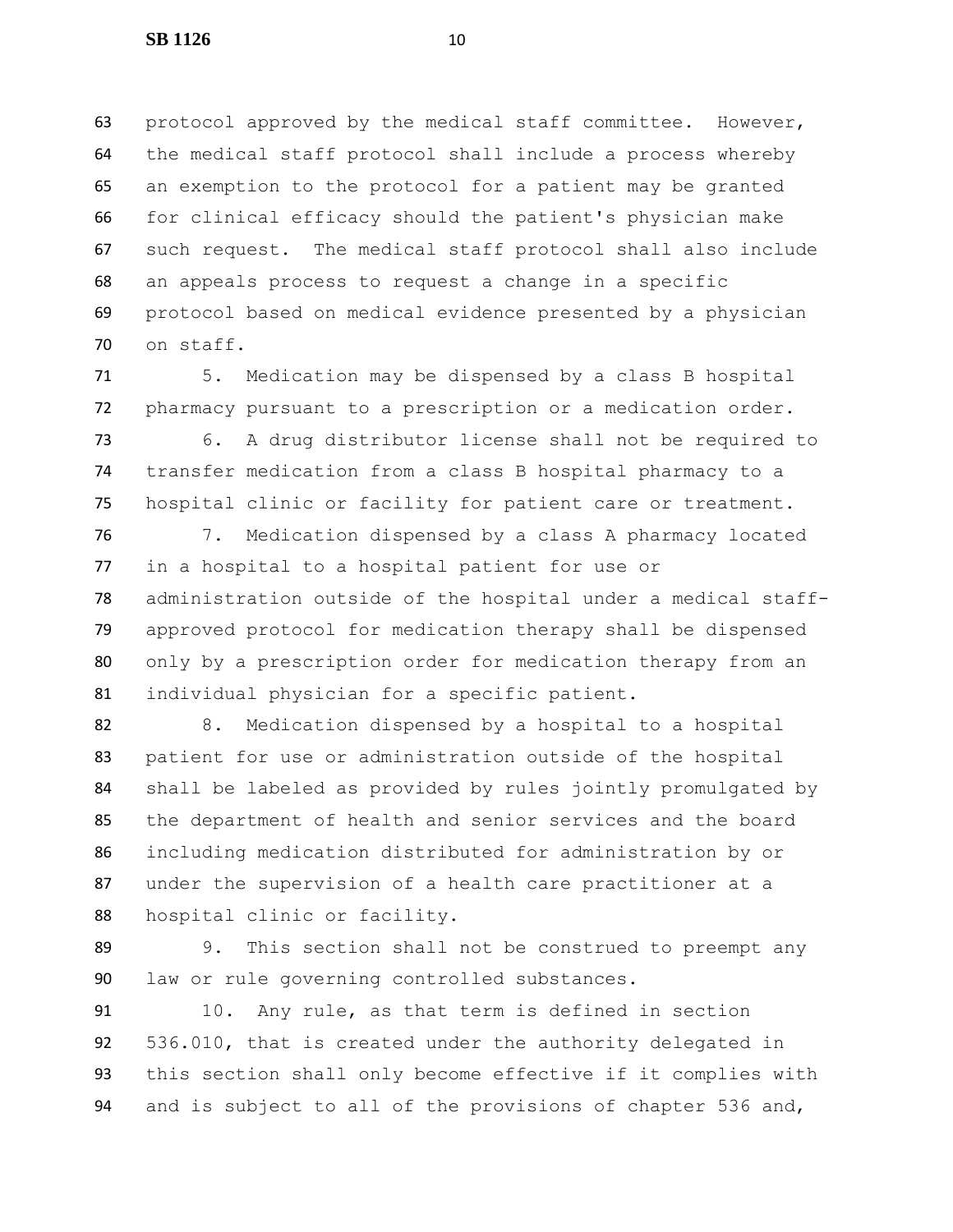if applicable, section 536.028. This section and chapter 536 are nonseverable and if any of the powers vested with the general assembly under chapter 536 to review, to delay the effective date, or to disapprove and annul a rule are subsequently held unconstitutional, then the grant of rulemaking authority and any rule proposed or adopted after August 28, 2014, shall be invalid and void.

 11. The board shall appoint an advisory committee to review and make recommendations to the board on the merit of all rules and regulations to be jointly promulgated by the board and the department of health and senior services pursuant to the joint rulemaking authority granted by this section. The advisory committee shall consist of:

 (1) Two representatives designated by the Missouri Hospital Association, one of whom shall be a pharmacist;

 (2) One pharmacist designated by the Missouri Society 111 of Health System Pharmacists;

 (3) One pharmacist designated by the Missouri Pharmacy Association;

 (4) One pharmacist designated by the department of health and senior services from a hospital with a licensed bed count that does not exceed fifty beds or from a critical access hospital as defined by the department of social 118 services for purposes of MO HealthNet reimbursement;

 (5) One pharmacist designated by the department of health and senior services from a hospital with a licensed 121 bed count that exceeds two hundred beds; and

 (6) One pharmacist designated by the board with experience in the provision of hospital pharmacy services.

 12. Nothing in this section shall be construed to limit the authority of a licensed health care provider to